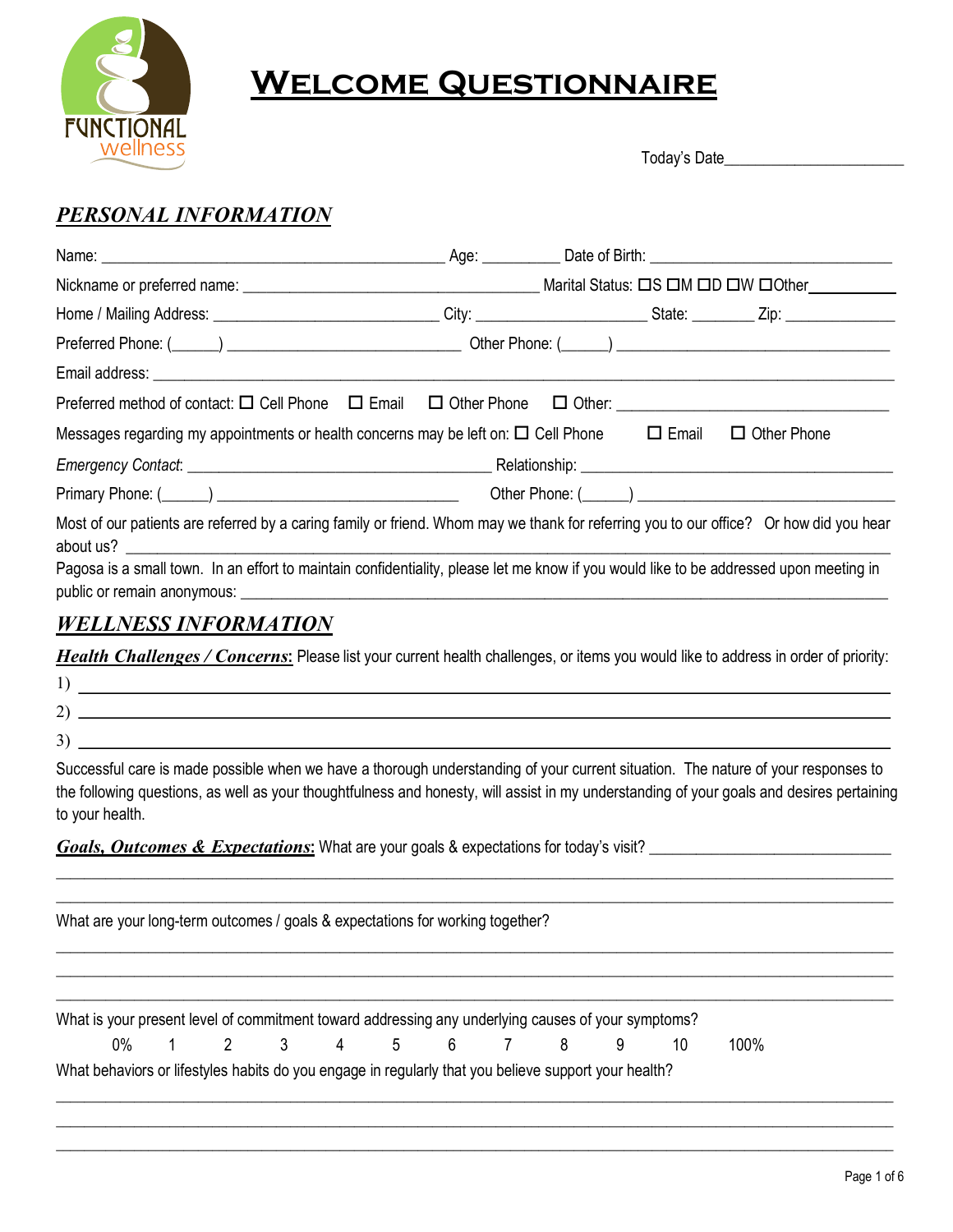|  | What behaviors or lifestyles habits do you engage in regularly that you believe are harmful to your health? |
|--|-------------------------------------------------------------------------------------------------------------|
|  |                                                                                                             |

What potential obstacles do you foresee in addressing lifestyle factors and in adhering to therapeutic protocols recommended?

\_\_\_\_\_\_\_\_\_\_\_\_\_\_\_\_\_\_\_\_\_\_\_\_\_\_\_\_\_\_\_\_\_\_\_\_\_\_\_\_\_\_\_\_\_\_\_\_\_\_\_\_\_\_\_\_\_\_\_\_\_\_\_\_\_\_\_\_\_\_\_\_\_\_\_\_\_\_\_\_\_\_\_\_\_\_\_\_\_\_\_\_\_\_\_\_\_\_\_\_\_\_\_\_\_\_\_\_\_\_\_\_\_\_\_\_\_\_ \_\_\_\_\_\_\_\_\_\_\_\_\_\_\_\_\_\_\_\_\_\_\_\_\_\_\_\_\_\_\_\_\_\_\_\_\_\_\_\_\_\_\_\_\_\_\_\_\_\_\_\_\_\_\_\_\_\_\_\_\_\_\_\_\_\_\_\_\_\_\_\_\_\_\_\_\_\_\_\_\_\_\_\_\_\_\_\_\_\_\_\_\_\_\_\_\_\_\_\_\_\_\_\_\_\_\_\_\_\_\_\_\_\_\_\_\_\_ \_\_\_\_\_\_\_\_\_\_\_\_\_\_\_\_\_\_\_\_\_\_\_\_\_\_\_\_\_\_\_\_\_\_\_\_\_\_\_\_\_\_\_\_\_\_\_\_\_\_\_\_\_\_\_\_\_\_\_\_\_\_\_\_\_\_\_\_\_\_\_\_\_\_\_\_\_\_\_\_\_\_\_\_\_\_\_\_\_\_\_\_\_\_\_\_\_\_\_\_\_\_\_\_\_\_\_\_\_\_\_\_\_\_\_\_\_\_

 $\_$  , and the set of the set of the set of the set of the set of the set of the set of the set of the set of the set of the set of the set of the set of the set of the set of the set of the set of the set of the set of th  $\_$  , and the set of the set of the set of the set of the set of the set of the set of the set of the set of the set of the set of the set of the set of the set of the set of the set of the set of the set of the set of th  $\_$  , and the set of the set of the set of the set of the set of the set of the set of the set of the set of the set of the set of the set of the set of the set of the set of the set of the set of the set of the set of th

#### *GENERAL INFORMATION:*

|                                                                 | Height: Weight: Weight: Weight: Recent Weight Loss $\Box$ / Gain $\Box$ Amount: Network Loss in the United States of the United States of the United States United States United States United States United States United States |          |                       |
|-----------------------------------------------------------------|-----------------------------------------------------------------------------------------------------------------------------------------------------------------------------------------------------------------------------------|----------|-----------------------|
|                                                                 |                                                                                                                                                                                                                                   |          |                       |
|                                                                 |                                                                                                                                                                                                                                   |          |                       |
|                                                                 | Daily Activity: □ Heavy Labor □ Light Labor □ Mostly Sitting □ Mostly Standing □ Walking/Moving □ Driving □ Other                                                                                                                 |          |                       |
|                                                                 |                                                                                                                                                                                                                                   |          |                       |
|                                                                 |                                                                                                                                                                                                                                   |          |                       |
|                                                                 | Do you go outside barefoot? ロ Y ロ N Do you wear sunblock? ロ Y ロ N<br>Do you drink water with activity? $\Box Y \Box N$                                                                                                            |          |                       |
|                                                                 |                                                                                                                                                                                                                                   |          |                       |
|                                                                 |                                                                                                                                                                                                                                   |          | $\Box$ $Y$ $\Box$ $N$ |
|                                                                 | Difficulty falling asleep? $\Box Y \Box N$ Difficulty staying asleep? $\Box Y \Box N$ Tired after full night's sleep?                                                                                                             | $\Box$ Y | □N                    |
|                                                                 |                                                                                                                                                                                                                                   |          | $\Box$ $Y$ $\Box$ $N$ |
| the space below each item, how your eating habits have changed. | If your eating habits have recently changed, please complete the following questions with your OLD way of eating, and then explain in                                                                                             |          |                       |
|                                                                 |                                                                                                                                                                                                                                   |          |                       |
|                                                                 |                                                                                                                                                                                                                                   |          |                       |
|                                                                 | ,我们也不能在这里的时候,我们也不能在这里的时候,我们也不能在这里的时候,我们也不能会在这里的时候,我们也不能会在这里的时候,我们也不能会在这里的时候,我们也不                                                                                                                                                  |          |                       |
|                                                                 |                                                                                                                                                                                                                                   |          |                       |
|                                                                 |                                                                                                                                                                                                                                   |          |                       |
|                                                                 |                                                                                                                                                                                                                                   |          |                       |
|                                                                 |                                                                                                                                                                                                                                   |          |                       |
|                                                                 |                                                                                                                                                                                                                                   |          |                       |
|                                                                 |                                                                                                                                                                                                                                   |          |                       |
|                                                                 |                                                                                                                                                                                                                                   |          |                       |
| Recent Changes?                                                 |                                                                                                                                                                                                                                   |          |                       |
|                                                                 | Lightheaded / irritable when hungry? $\Box Y \Box N$ Crave sugar / salt? $\Box Y \Box N$<br>Fatigue after meals?                                                                                                                  |          | $\Box$ $Y$ $\Box$ $N$ |
| Need coffee/sweets 3-5pm? $\Box$ Y $\Box$ N                     | Currently dieting?<br>Past / current Eating Disorder?<br>$\Box$ $Y$ $\Box$ $N$                                                                                                                                                    |          | $\Box$ $Y$ $\Box$ $N$ |
|                                                                 |                                                                                                                                                                                                                                   |          |                       |
|                                                                 |                                                                                                                                                                                                                                   |          |                       |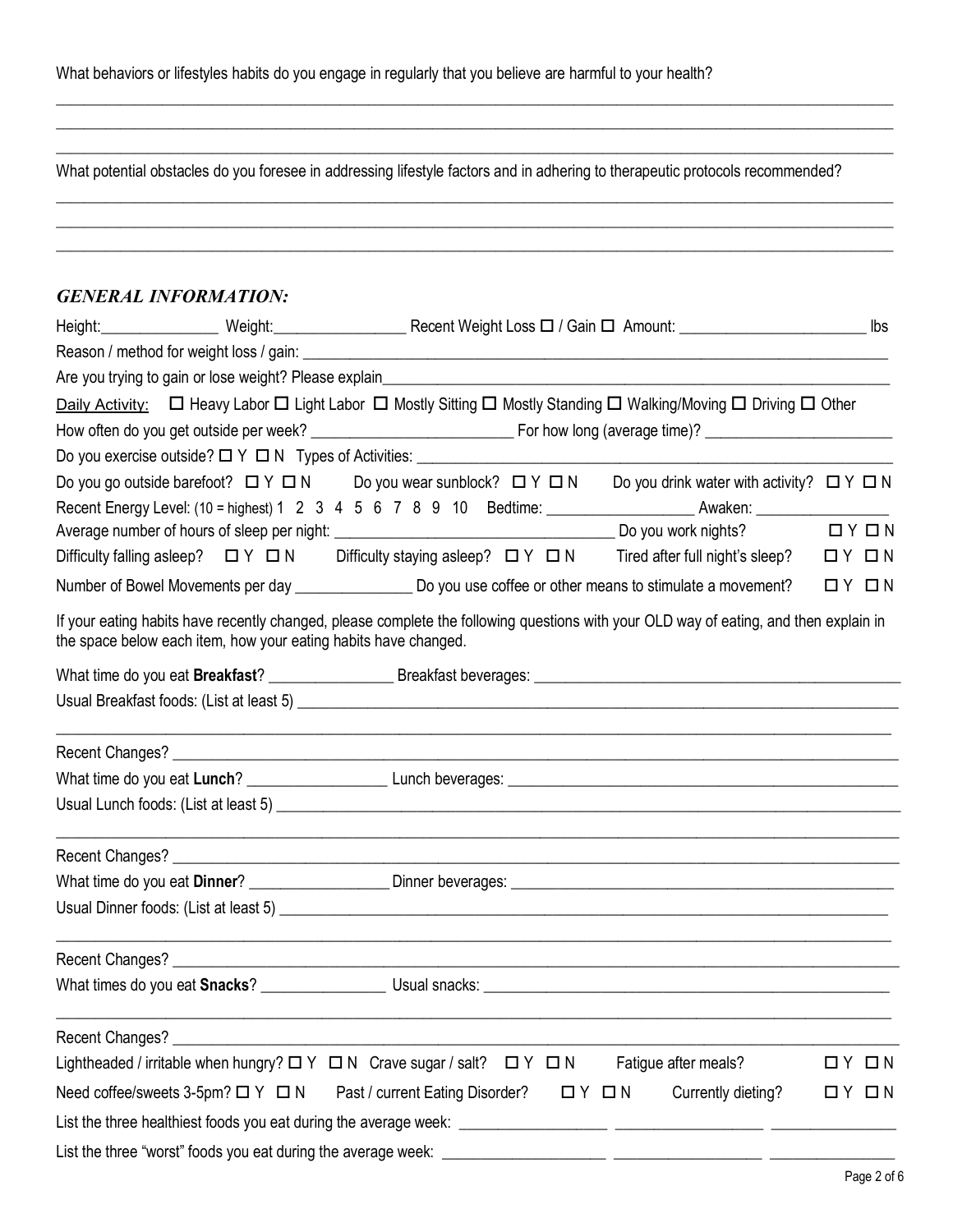Do you have any dietary restrictions / allergies?  $\Box$  Y  $\Box$  N Please explain your current eating philosophy or plan: (vegetarian, gluten / dairy intolerance, Kosher, paleo, keto, weigh-watchers, carnivore, autoimmune paleo, etc.) \_\_\_\_\_\_\_\_\_\_\_\_\_\_\_\_\_\_\_\_\_\_\_\_\_\_\_\_\_\_\_\_\_\_\_\_

| Do you use "blue light blocking" glasses or filters? $\Box Y \Box N$ How many hours per day? _________<br>Do you wear corrective lenses? $\Box Y \Box N$ Date of last check-up / prescription change?<br>Are you currently working? $\Box$ Self Employed $\Box$ Retired $\Box$ Part-Time $\Box$ Full-Time $\Box$ Caring for children or family $\Box$ Not working<br><u>Current Stress Level</u> : $\Box$ Low $\Box$ Med $\Box$ High $\Box$ Very High Previous Stress Level: $\Box$ Low $\Box$ Med $\Box$ High $\Box$ Very High<br>Have you ever been divorced or ended a long-term relationship? $\Box Y \Box N$<br>Have you recently lost any close family members, friends or pets? $\Box$ Y $\Box$ N Please provide details: $\Box$<br>Have you ever lived near farming, a golf course, powerlines, known chemicals in the water, soil etc? $\Box$ $\land$ $\Box$ N Please provide details:<br>Some health issues can be related to our familial nationality or heritage. Please list your family heritage below:<br><b>Childhood Illnesses</b><br>$\Box$ Scarlet fever<br>$\square$ Diphtheria<br>$\Box$ Mumps<br>$\square$ Measles<br>$\Box$ Rheumatic Fever<br>$\Box$ Mononucleosis<br>$\Box$ Rubella<br>$\Box$ Chicken pox<br>$\Box$ Pertussis<br>Immunizations<br>Diphtheria<br>Polio<br>$\Box$ $Y$ $\Box$ $N$<br>$\Box$ $Y$ $\Box$ $N$<br>Tetanus $\Box$ Y $\Box$ N<br>Measles/Mumps/Rubella ロ Y ロ N<br>Pertussis<br>$\Box$ $Y$ $\Box$ $N$ |  |  |  |  |  |  |  |  |  |
|------------------------------------------------------------------------------------------------------------------------------------------------------------------------------------------------------------------------------------------------------------------------------------------------------------------------------------------------------------------------------------------------------------------------------------------------------------------------------------------------------------------------------------------------------------------------------------------------------------------------------------------------------------------------------------------------------------------------------------------------------------------------------------------------------------------------------------------------------------------------------------------------------------------------------------------------------------------------------------------------------------------------------------------------------------------------------------------------------------------------------------------------------------------------------------------------------------------------------------------------------------------------------------------------------------------------------------------------------------------------------------------------------------------------------------------------------|--|--|--|--|--|--|--|--|--|
|                                                                                                                                                                                                                                                                                                                                                                                                                                                                                                                                                                                                                                                                                                                                                                                                                                                                                                                                                                                                                                                                                                                                                                                                                                                                                                                                                                                                                                                      |  |  |  |  |  |  |  |  |  |
|                                                                                                                                                                                                                                                                                                                                                                                                                                                                                                                                                                                                                                                                                                                                                                                                                                                                                                                                                                                                                                                                                                                                                                                                                                                                                                                                                                                                                                                      |  |  |  |  |  |  |  |  |  |
|                                                                                                                                                                                                                                                                                                                                                                                                                                                                                                                                                                                                                                                                                                                                                                                                                                                                                                                                                                                                                                                                                                                                                                                                                                                                                                                                                                                                                                                      |  |  |  |  |  |  |  |  |  |
|                                                                                                                                                                                                                                                                                                                                                                                                                                                                                                                                                                                                                                                                                                                                                                                                                                                                                                                                                                                                                                                                                                                                                                                                                                                                                                                                                                                                                                                      |  |  |  |  |  |  |  |  |  |
|                                                                                                                                                                                                                                                                                                                                                                                                                                                                                                                                                                                                                                                                                                                                                                                                                                                                                                                                                                                                                                                                                                                                                                                                                                                                                                                                                                                                                                                      |  |  |  |  |  |  |  |  |  |
|                                                                                                                                                                                                                                                                                                                                                                                                                                                                                                                                                                                                                                                                                                                                                                                                                                                                                                                                                                                                                                                                                                                                                                                                                                                                                                                                                                                                                                                      |  |  |  |  |  |  |  |  |  |
|                                                                                                                                                                                                                                                                                                                                                                                                                                                                                                                                                                                                                                                                                                                                                                                                                                                                                                                                                                                                                                                                                                                                                                                                                                                                                                                                                                                                                                                      |  |  |  |  |  |  |  |  |  |
|                                                                                                                                                                                                                                                                                                                                                                                                                                                                                                                                                                                                                                                                                                                                                                                                                                                                                                                                                                                                                                                                                                                                                                                                                                                                                                                                                                                                                                                      |  |  |  |  |  |  |  |  |  |
|                                                                                                                                                                                                                                                                                                                                                                                                                                                                                                                                                                                                                                                                                                                                                                                                                                                                                                                                                                                                                                                                                                                                                                                                                                                                                                                                                                                                                                                      |  |  |  |  |  |  |  |  |  |
|                                                                                                                                                                                                                                                                                                                                                                                                                                                                                                                                                                                                                                                                                                                                                                                                                                                                                                                                                                                                                                                                                                                                                                                                                                                                                                                                                                                                                                                      |  |  |  |  |  |  |  |  |  |
|                                                                                                                                                                                                                                                                                                                                                                                                                                                                                                                                                                                                                                                                                                                                                                                                                                                                                                                                                                                                                                                                                                                                                                                                                                                                                                                                                                                                                                                      |  |  |  |  |  |  |  |  |  |
|                                                                                                                                                                                                                                                                                                                                                                                                                                                                                                                                                                                                                                                                                                                                                                                                                                                                                                                                                                                                                                                                                                                                                                                                                                                                                                                                                                                                                                                      |  |  |  |  |  |  |  |  |  |
|                                                                                                                                                                                                                                                                                                                                                                                                                                                                                                                                                                                                                                                                                                                                                                                                                                                                                                                                                                                                                                                                                                                                                                                                                                                                                                                                                                                                                                                      |  |  |  |  |  |  |  |  |  |
|                                                                                                                                                                                                                                                                                                                                                                                                                                                                                                                                                                                                                                                                                                                                                                                                                                                                                                                                                                                                                                                                                                                                                                                                                                                                                                                                                                                                                                                      |  |  |  |  |  |  |  |  |  |
|                                                                                                                                                                                                                                                                                                                                                                                                                                                                                                                                                                                                                                                                                                                                                                                                                                                                                                                                                                                                                                                                                                                                                                                                                                                                                                                                                                                                                                                      |  |  |  |  |  |  |  |  |  |
|                                                                                                                                                                                                                                                                                                                                                                                                                                                                                                                                                                                                                                                                                                                                                                                                                                                                                                                                                                                                                                                                                                                                                                                                                                                                                                                                                                                                                                                      |  |  |  |  |  |  |  |  |  |
|                                                                                                                                                                                                                                                                                                                                                                                                                                                                                                                                                                                                                                                                                                                                                                                                                                                                                                                                                                                                                                                                                                                                                                                                                                                                                                                                                                                                                                                      |  |  |  |  |  |  |  |  |  |
|                                                                                                                                                                                                                                                                                                                                                                                                                                                                                                                                                                                                                                                                                                                                                                                                                                                                                                                                                                                                                                                                                                                                                                                                                                                                                                                                                                                                                                                      |  |  |  |  |  |  |  |  |  |
|                                                                                                                                                                                                                                                                                                                                                                                                                                                                                                                                                                                                                                                                                                                                                                                                                                                                                                                                                                                                                                                                                                                                                                                                                                                                                                                                                                                                                                                      |  |  |  |  |  |  |  |  |  |
|                                                                                                                                                                                                                                                                                                                                                                                                                                                                                                                                                                                                                                                                                                                                                                                                                                                                                                                                                                                                                                                                                                                                                                                                                                                                                                                                                                                                                                                      |  |  |  |  |  |  |  |  |  |
|                                                                                                                                                                                                                                                                                                                                                                                                                                                                                                                                                                                                                                                                                                                                                                                                                                                                                                                                                                                                                                                                                                                                                                                                                                                                                                                                                                                                                                                      |  |  |  |  |  |  |  |  |  |
|                                                                                                                                                                                                                                                                                                                                                                                                                                                                                                                                                                                                                                                                                                                                                                                                                                                                                                                                                                                                                                                                                                                                                                                                                                                                                                                                                                                                                                                      |  |  |  |  |  |  |  |  |  |
|                                                                                                                                                                                                                                                                                                                                                                                                                                                                                                                                                                                                                                                                                                                                                                                                                                                                                                                                                                                                                                                                                                                                                                                                                                                                                                                                                                                                                                                      |  |  |  |  |  |  |  |  |  |
|                                                                                                                                                                                                                                                                                                                                                                                                                                                                                                                                                                                                                                                                                                                                                                                                                                                                                                                                                                                                                                                                                                                                                                                                                                                                                                                                                                                                                                                      |  |  |  |  |  |  |  |  |  |
|                                                                                                                                                                                                                                                                                                                                                                                                                                                                                                                                                                                                                                                                                                                                                                                                                                                                                                                                                                                                                                                                                                                                                                                                                                                                                                                                                                                                                                                      |  |  |  |  |  |  |  |  |  |
|                                                                                                                                                                                                                                                                                                                                                                                                                                                                                                                                                                                                                                                                                                                                                                                                                                                                                                                                                                                                                                                                                                                                                                                                                                                                                                                                                                                                                                                      |  |  |  |  |  |  |  |  |  |

**Please answer all questions as completely and thoroughly as you can. Though some questions may not seem to pertain to your current concerns, they are very important to help formulate an understanding of your current situation, and possible treatment plan, as well as to make proper referrals if necessary.**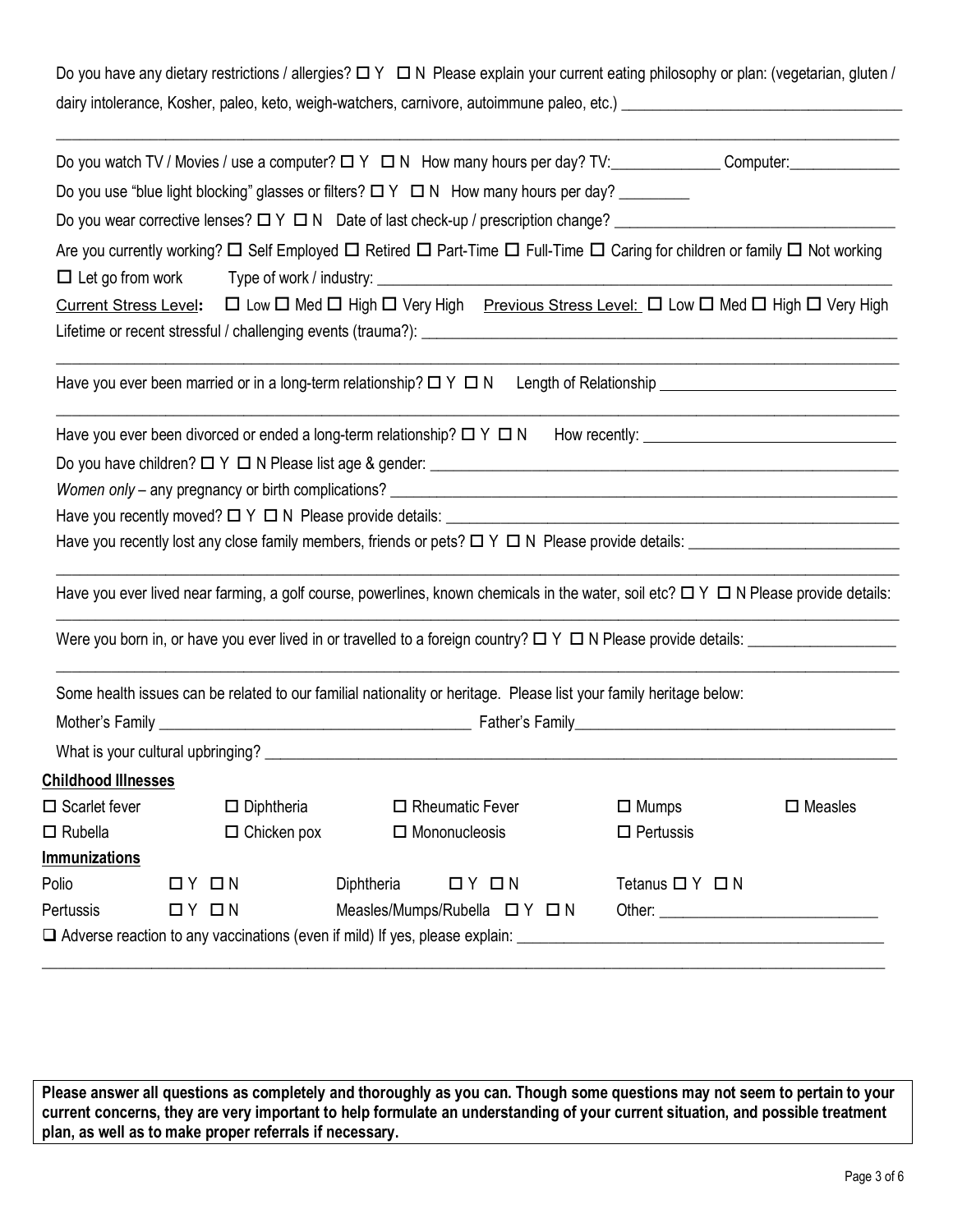|                                                                                                                                                                                                                                                                                                                                         |                                                                                                                                                                                                    | Are you currently receiving any of the following therapies? (Please check all that apply)                                                                                                                                                                                                                                                                                                                           |                                                                                                                                                                                          |                                                                                                                                                                                                                                                                                     |  |  |  |
|-----------------------------------------------------------------------------------------------------------------------------------------------------------------------------------------------------------------------------------------------------------------------------------------------------------------------------------------|----------------------------------------------------------------------------------------------------------------------------------------------------------------------------------------------------|---------------------------------------------------------------------------------------------------------------------------------------------------------------------------------------------------------------------------------------------------------------------------------------------------------------------------------------------------------------------------------------------------------------------|------------------------------------------------------------------------------------------------------------------------------------------------------------------------------------------|-------------------------------------------------------------------------------------------------------------------------------------------------------------------------------------------------------------------------------------------------------------------------------------|--|--|--|
|                                                                                                                                                                                                                                                                                                                                         |                                                                                                                                                                                                    | □ Acupuncture □ Chiropractic □ Energy Medicine □ Herbal Medicine (Chinese or Naturopathic)<br>□ Nutritional Therapy □ Spiritual Medicine □ Therapeutic Massage □ Other ________________________________                                                                                                                                                                                                             |                                                                                                                                                                                          |                                                                                                                                                                                                                                                                                     |  |  |  |
|                                                                                                                                                                                                                                                                                                                                         |                                                                                                                                                                                                    | Have you had covid-19? $\Box$ Y $\Box$ N Are you recovered? $\Box$ Y $\Box$ N Has anyone in your home or at work had covid-19? $\Box$ Y $\Box$ N                                                                                                                                                                                                                                                                    |                                                                                                                                                                                          |                                                                                                                                                                                                                                                                                     |  |  |  |
|                                                                                                                                                                                                                                                                                                                                         |                                                                                                                                                                                                    |                                                                                                                                                                                                                                                                                                                                                                                                                     |                                                                                                                                                                                          |                                                                                                                                                                                                                                                                                     |  |  |  |
|                                                                                                                                                                                                                                                                                                                                         |                                                                                                                                                                                                    |                                                                                                                                                                                                                                                                                                                                                                                                                     |                                                                                                                                                                                          |                                                                                                                                                                                                                                                                                     |  |  |  |
|                                                                                                                                                                                                                                                                                                                                         |                                                                                                                                                                                                    | <b>MEDICAL HISTORY:</b> (C = Current / P = Past (more than 6 months ago) Please check all that apply                                                                                                                                                                                                                                                                                                                |                                                                                                                                                                                          |                                                                                                                                                                                                                                                                                     |  |  |  |
| P/C<br>□□ Abdominal Pains<br>□□ Ankle/Foot Pain<br>$\Box$ Blurred Vision<br>□□ Chest Pressure<br>$\Box$ Clammy Hands<br>$\Box$ $\Box$ Confusion<br>$\Box$ Constipation<br>$\square \square$ Convulsions<br>□□ Decreased Sex Drive □□ Frequent Urination<br>$\square \square$ Dizziness<br>$\Box$ Dry Mouth<br>$\square \square$ Earache | P/C<br>an Tan<br>$\Box$ Eye Pain<br>$\square \square$ Fatigue<br>□□ Feel Loss of Control<br>$\Box$ Forgetfulness<br>$\Box$ Fullness of Bladder<br>$\Box$ Headache<br>$\square \square$ Hemorrhoids | P / C P / C P / C P / C P / C<br>□□ Elbow/Hand Pain □□ High Blood Pressure □□ Paralysis<br>□□ Excessive Thirst □□ Hip Pain □□ Persistent Cough<br>$\square$ Insomnia<br>□□ Facial Pain □□ Irritability<br>□□ Fainting □□ Joint Stiffness<br>□□ Knee Pain<br>□□ Low Back Pain<br>□□ Low Blood Pressure<br>$\Box$ Lump in Throat<br>□□ Menstrual Irregularities □□ Sore Muscles<br>□□ Nausea/Vomiting<br>□□ Neck Pain | □□ Poor Appetite<br>ロロ Poor Circulation<br>□□ Rapid Heart Rate<br>□□ Shakiness<br>□□ Shoulder Pain<br>$\Box$ Sinusitis<br>$\Box$ Slow Heart Rate<br>□□ Sore Throat<br>□□ Swallowing Pain | P/C<br>$\Box$ Sweating<br>□□ Swollen Ankles<br>□□ Swollen Joints<br>$\Box$ Teeth Grinding<br>$\Box$ Tingling in Feet<br>$\Box$ $\Box$ Tingling in Hands<br>$\Box$ Unusual lumps<br><b>OD</b> Urination Difficulty<br>□□ Walking Problems<br>ロロ Weak Muscles<br>$\Box$ $\Box$ Other: |  |  |  |

#### *HEALTH & FAMILY HISTORY:*

Mark an X for any conditions that **you**, or any of **your family members** have now or have had in the past:

|                              | Self | <b>Mother</b> | <b>Father</b> | Sibling(s) | Paternal<br>Grandparent | <b>Maternal</b><br>Grandparent |
|------------------------------|------|---------------|---------------|------------|-------------------------|--------------------------------|
| Alcoholism                   |      |               |               |            |                         |                                |
| Alzheimer's Disease          |      |               |               |            |                         |                                |
| Anemia                       |      |               |               |            |                         |                                |
| Autism (spectrum disorders)  |      |               |               |            |                         |                                |
| Cancer                       |      |               |               |            |                         |                                |
| Cold sores                   |      |               |               |            |                         |                                |
| Covid-19                     |      |               |               |            |                         |                                |
| Deep vein thrombosis         |      |               |               |            |                         |                                |
| Depression/Anxiety           |      |               |               |            |                         |                                |
| <b>Diabetes</b>              |      |               |               |            |                         |                                |
| Dementia                     |      |               |               |            |                         |                                |
| Eczema/Psoriasis             |      |               |               |            |                         |                                |
| Epilepsy                     |      |               |               |            |                         |                                |
| Epstein Barr / mononucleosis |      |               |               |            |                         |                                |
| Goiter                       |      |               |               |            |                         |                                |
| Gout                         |      |               |               |            |                         |                                |
| Heart disease                |      |               |               |            |                         |                                |
| Hepatitis A/B/C              |      |               |               |            |                         |                                |
| Herpes                       |      |               |               |            |                         |                                |
| <b>High Blood Pressure</b>   |      |               |               |            |                         |                                |
| <b>HIV/AIDS</b>              |      |               |               |            |                         |                                |
| Lyme                         |      |               |               |            |                         |                                |
| Parkinson's Disease          |      |               |               |            |                         |                                |
| Pleurisy                     |      |               |               |            |                         |                                |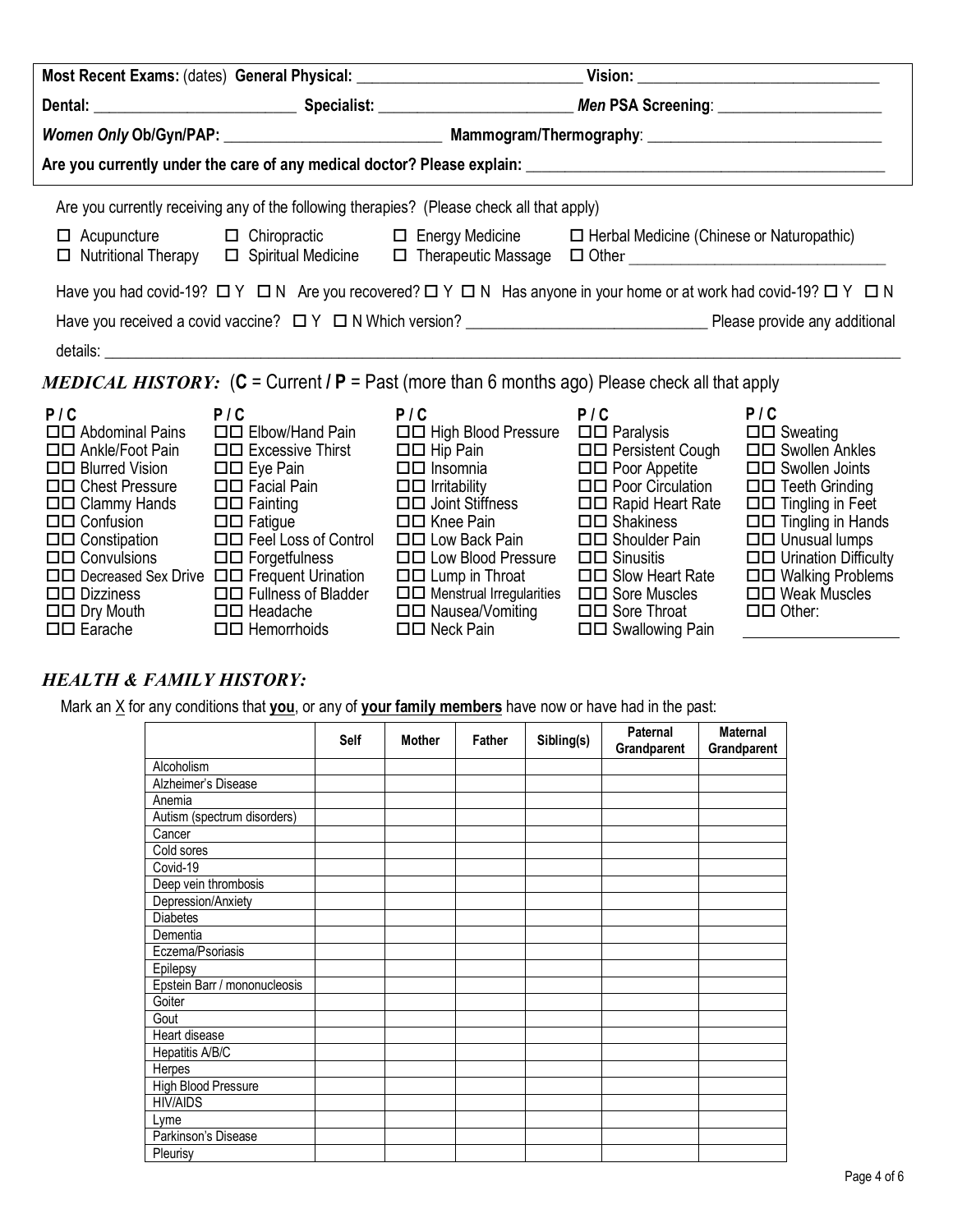| Pneumonia                                                                                                                      |                                                |                                    |                  |                   |                     |                       |                                |
|--------------------------------------------------------------------------------------------------------------------------------|------------------------------------------------|------------------------------------|------------------|-------------------|---------------------|-----------------------|--------------------------------|
| Stroke<br>Tumor(s)                                                                                                             |                                                |                                    |                  |                   |                     |                       |                                |
| Ulcer(s)                                                                                                                       |                                                |                                    |                  |                   |                     |                       |                                |
| Other:                                                                                                                         |                                                |                                    |                  |                   |                     |                       |                                |
| <b>ACCIDENTS:</b> Have you been involved in any of the following types of accidents? (check all that apply)                    |                                                |                                    |                  |                   |                     |                       |                                |
| $\Box$ Motorcycle<br>$\Box$ Automobile                                                                                         |                                                | $\Box$ Bicycle                     | $\square$ Sports | $\Box$ Playground |                     | $\Box$ Violence       | $\Box$ Other                   |
| Year (approximate)                                                                                                             | Please describe (injuries, treatment, outcome) |                                    |                  |                   |                     |                       |                                |
|                                                                                                                                |                                                |                                    |                  |                   |                     |                       |                                |
|                                                                                                                                |                                                |                                    |                  |                   |                     |                       |                                |
|                                                                                                                                |                                                |                                    |                  |                   |                     |                       |                                |
|                                                                                                                                |                                                |                                    |                  |                   |                     |                       |                                |
| <b>INJURIES:</b> Have you ever injured any of the following regions? (check all that apply)                                    |                                                |                                    |                  |                   |                     |                       |                                |
| $\square$ Neck<br>$\Box$ Head                                                                                                  |                                                | $\Box$ Rib/Chest                   | $\square$ Back   | $\Box$ Pelvis/Hip |                     | $\Box$ Arm/Hand       | $\Box$ Leg/Foot                |
| Year (approximate)                                                                                                             | Please describe (injuries, treatment, outcome) |                                    |                  |                   |                     |                       |                                |
|                                                                                                                                |                                                |                                    |                  |                   |                     |                       |                                |
|                                                                                                                                |                                                |                                    |                  |                   |                     |                       |                                |
|                                                                                                                                |                                                |                                    |                  |                   |                     |                       |                                |
| <b>SERIOUS ILLNESSES / HOSPITALIZATIONS / SURGERIES:</b> Please detail hospitalizations / serious illnesses / surgeries        |                                                |                                    |                  |                   |                     |                       |                                |
| Year (approximate)                                                                                                             | Reason                                         |                                    |                  | <b>Outcome</b>    |                     |                       |                                |
|                                                                                                                                |                                                |                                    |                  |                   |                     |                       |                                |
|                                                                                                                                |                                                |                                    |                  |                   |                     |                       |                                |
|                                                                                                                                |                                                |                                    |                  |                   |                     |                       |                                |
| MEDICATIONS: Please list all medications you are currently or have recently taken (prescribed or over-the-counter)             |                                                |                                    |                  |                   |                     |                       |                                |
| <b>Medication Name</b>                                                                                                         |                                                | <b>Condition</b>                   |                  |                   | <b>Date Started</b> | <b>Prescribed By?</b> |                                |
|                                                                                                                                |                                                |                                    |                  |                   |                     |                       |                                |
|                                                                                                                                |                                                |                                    |                  |                   |                     |                       |                                |
|                                                                                                                                |                                                |                                    |                  |                   |                     |                       |                                |
|                                                                                                                                |                                                |                                    |                  |                   |                     |                       |                                |
|                                                                                                                                |                                                |                                    |                  |                   |                     |                       |                                |
| <b>NUTRITIONAL SUPPLEMENTS:</b> Please list all Vitamins and Nutritional Supplements you are currently or have recently taken  |                                                |                                    |                  |                   |                     |                       |                                |
| <b>Supplement</b>                                                                                                              |                                                | <b>Brand &amp; Amount Consumed</b> |                  |                   | <b>Date Started</b> |                       | Prescribed by? (if applicable) |
|                                                                                                                                |                                                |                                    |                  |                   |                     |                       |                                |
|                                                                                                                                |                                                |                                    |                  |                   |                     |                       |                                |
|                                                                                                                                |                                                |                                    |                  |                   |                     |                       |                                |
|                                                                                                                                |                                                |                                    |                  |                   |                     |                       |                                |
| <b>PREVIOUS MEDICATION HISTORY:</b> Please list an approximate number of times you have taken antibiotics for illnesses, yeast |                                                |                                    |                  |                   |                     |                       |                                |

**PREVIOUS MEDICATION CONSTRUCTS**<br> **Please list and approximate in the times you ever been on a long** infections, skin disorders (including acne), dental procedures, surgery etc. term antibiotic (1 month or more) or Intravenous (IV) ?  $\Box Y$   $\Box N$  Have you ever taken probiotics?  $\Box Y$   $\Box N$